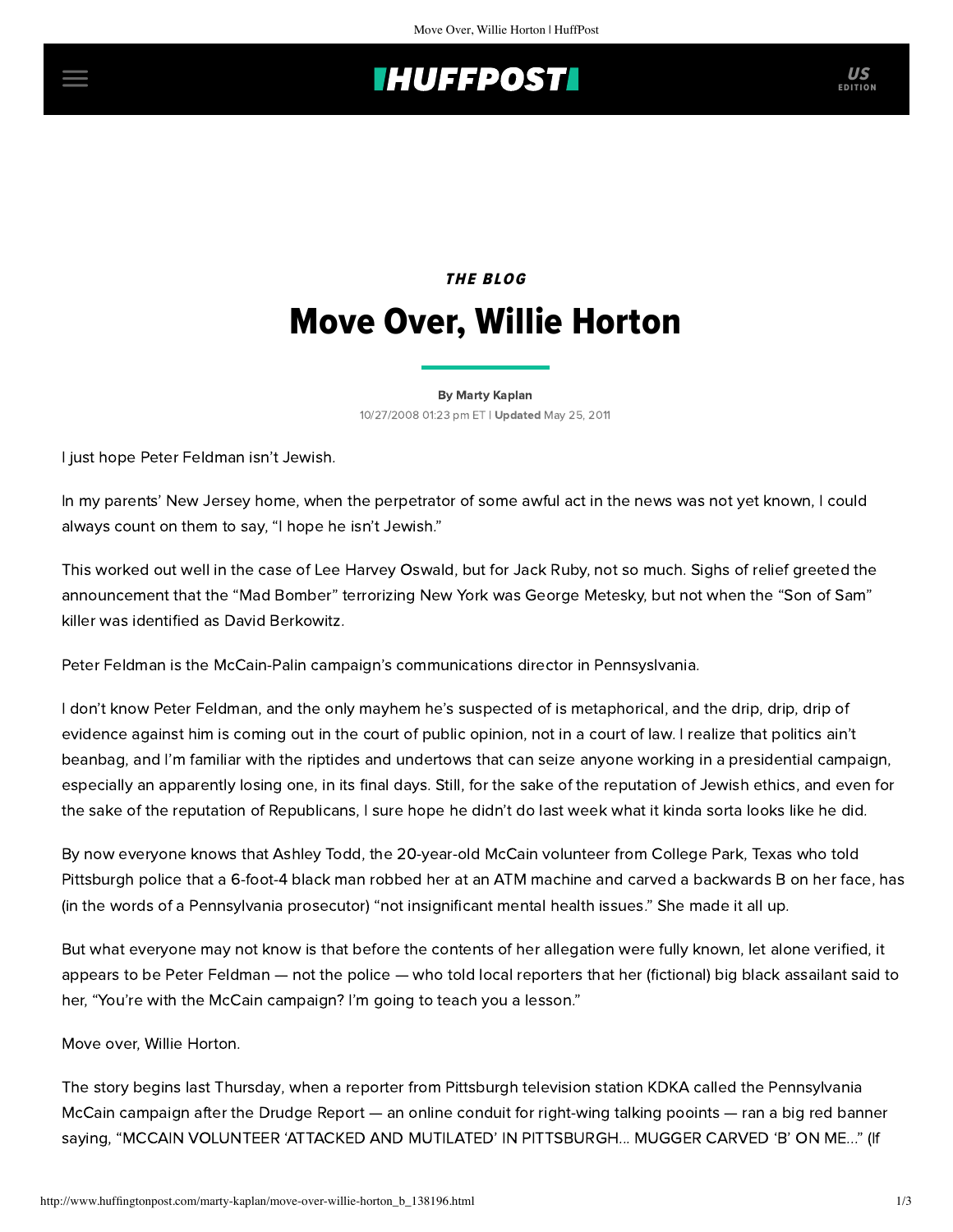#### Move Over, Willie Horton | HuffPost

you think Drudge was tipped off by the Pittsburgh police, rather than by someone in the McCain campaign, I have a bridge to nowhere to sell you.)

According to KDKA news director John Verrilli, it was Pennsylvania McCain spokesman Peter Feldman, in the absence of any confirmed facts, who told the media that the mugger saw a McCain bumper sticker on Ashley Todd's car, and that the B stood for Barack. Mr. Feldman fed the same story to a WPXI-TV reporter, even though the assistant chief of the Pittsburgh police department's investigative division later said, "We suspected [her story] was false from the beginning."

Brian Rogers, a spokesman for the national McCain campaign, claimed that the KDKA and WPXI stories were the product of "sloppy reporting," that the incendiary quotes — despite on-the-record statements about their source by both stations — didn't come from Peter Feldman, but rather from the police. Even [if you believe](http://www.talkingpointsmemo.com/archives/239888.php) that Peter Feldman was just repeating what he had heard from the police, it is nevertheless arguable, as Washington Post columnist Eugene Robinson said, that Mr. Feldman's actions showed "not just a willingness to believe it, but an eagerness to incite a ...racial backlash against the Obama campaign."

On Saturday night, the same Peter Feldman [told the Associated Press](http://www.talkingpointsmemo.com/news/2008/10/pennsylvania_gop_disavows_infl.php) that McCain "rejects politics that degrade our civics." He said this not to deny his role in the Ashley Todd story, but to try to distance the McCain campaign from an email sent to 75,000 Jewish Pennsylvanians by the "Republican Federal Committee of PA — Victory 2008" warning "Fellow Jewish Voters" that an Obama victory would risk a second Holocaust:

"Jewish Americans cannot afford to make the wrong decision... Many of our ancestors ignored the warning signs in the 1930s and 1940s and made a tragic mistake. Let's not make a similar one this year."

Michael Barley, a spokesman for the Pennsylvania GOP, said that the party had not authorized the email; he blamed it on Bryan Rudnick, a consultant whom he said had drafted it. Mr. Rudnick denied that, saying that he had been hired by the party to do outreach to Jewish voters, and that "I had authorization from party officials."

[TalkingPointsMemo.com,](http://www.talkingpointsmemo.com/archives/239970.php) the Web site that's been all over these stories, said that Peter Feldman's statement — McCain "rejects politics that degrades our civics" — was made "without any apparent hint of irony."

I guess I can believe that. But I just can't believe that Peter Feldman believes what he says.

It is conceivable, I suppose, that John McCain actually believes, [as he told the Des Moines Register](http://www.politico.com/news/stories/1008/14208.html), that he always tells "100 percent absolute truth" — that he is not winking at us ironically, not signaling "it's just politics, my friends," [not asking us to pardon him for just-doing-what-a candidate's-gotta-do, when he says that Jerry Falwell "is no longer](http://thinkprogress.org/2006/04/02/mccain-falwell/) an agent of intolerance"; or that he told Bush to [fire Rumsfeld](http://www.huffingtonpost.com/2008/09/29/still-lying-top-mccain-ai_n_130126.html); or that he's the only presidential candidate not to receive [money from "special interests"](http://blog.washingtonpost.com/fact-checker/2008/02/pinocchios_for_john_mccain.html); or that he'll [balance the budget](http://blogs.abcnews.com/liveblogging/2008/10/live-debate-b-2.html) in four years; or that Obama wants kindergarteners taught "comprehensive [sex education](http://www.nytimes.com/2008/09/11/us/politics/11checkpoint.html)"; or that Sarah Palin is the country's foremost [expert on energy.](http://voices.washingtonpost.com/fact-checker/2008/09/palin_on_energy.html)

It is even conceivable that Sarah Palin really does think it's true that the Troopergate investigation [exonerated her](http://voices.washingtonpost.com/fact-checker/2008/10/four_pinocchios_for_palin.html) of "unlawful or unethical" activity; or that construction of a \$40 billion Alaskan [natural gas pipeline](http://hosted.ap.org/dynamic/stories/D/DEBATE_FACT_CHECK?SITE=AZTUS&SECTION=HOME&TEMPLATE=DEFAULT) really is under way; or that Obama really does [pal around](http://blogs.suntimes.com/sweet/2008/10/ayers_alone_did_not_launch_oba.html) [with terrorists;](http://voices.washingtonpost.com/fact-checker/2008/10/did_obama_lie_about_ayers.html) or that Obama's economic plan actually amounts to crypto[communism \("If you thought your income, your property, your inventory, your investments were, were yours, t](http://www.huffingtonpost.com/2008/10/25/palin-obamas-tax-plans-co_n_137851.html)hey would really collectively belong to everybody" under an Obama administration).